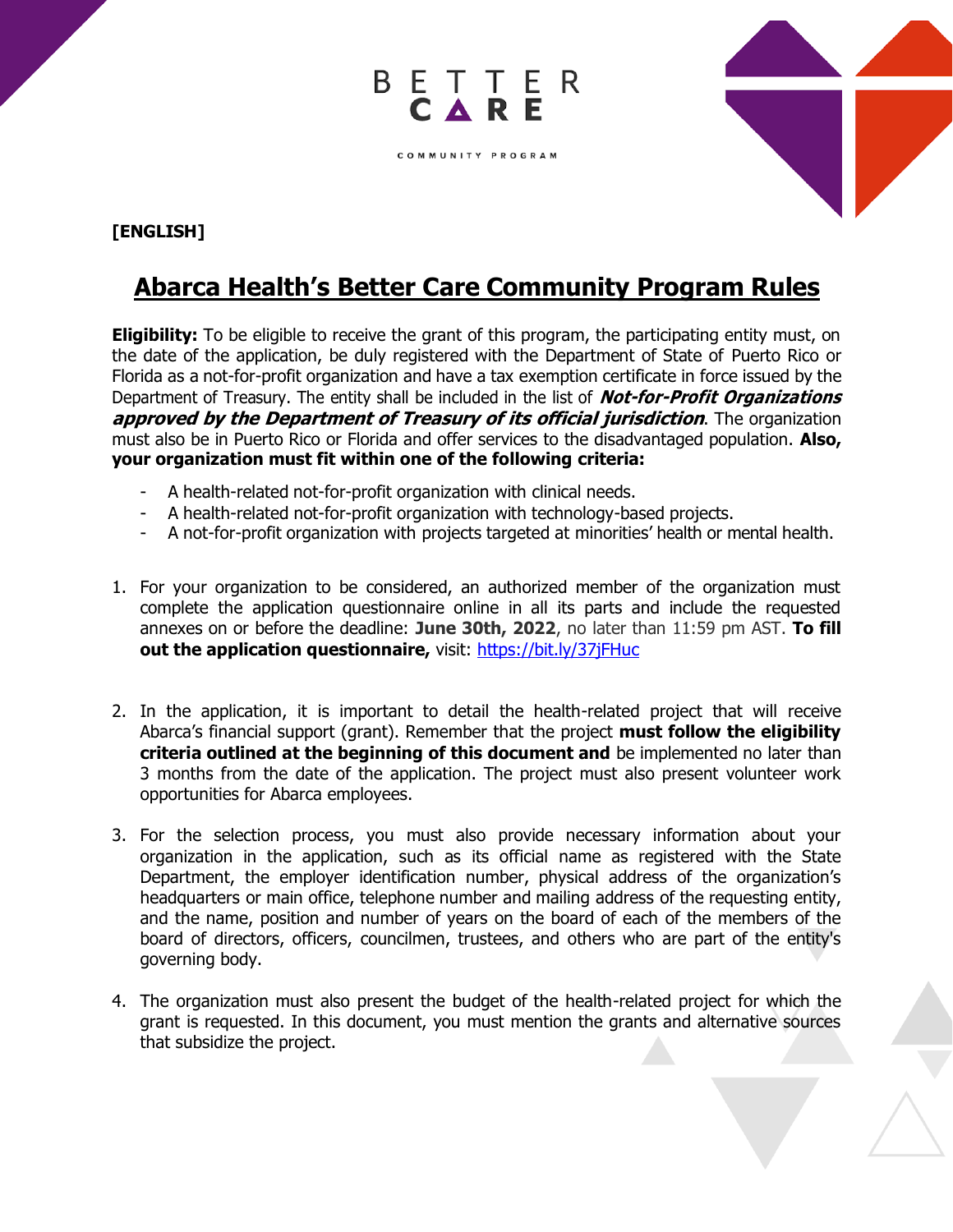

5. From all the entries received, an Abarca Health committee will select up to 6 semi-finalists to record a short video in English of no more than one (1) minute in duration where they will have the opportunity to describe their project and explain why they should be selected. These finalists will be announced on **July 19th, 2022,** and videos must be submitted by no later than **August 1st, 2022.**

BETTER

COMMUNITY PROGRAM

C A

6. The videos will be shared with more than 500 Abarcans who will vote to choose the two (2) winners.

7. The committee will announce the winning entities on **September 9th, 2022.**

8. As a condition to receive the grant, the winning entities must consent that their names, trademarks or logos, images, designs, and/or photographs can be published on the Abarca Health website, as well as in any press or communication medium, television, radio, website, and social networks (digital world in general).

9. Organizations that receive a grant from this program must provide Abarca Health with a detailed report of the investments made with said grant and the results quarterly. The entity will take concrete fiscal control measures that allow us to identify the funds of the grant and demonstrate the use given or projected for them at all times. To this end, it must comply with the following additional regulations:

- a. Maintain a control and accounting system for grant funds following recognized public accounting standards.
- b. Appoint a fiscal agent who will oversee receiving, accounting, and making the disbursements of money; and keep all the vouchers and related documents. The director and/or administrator of the entity may not act as a fiscal agent simultaneously.
- c. Send a quarterly report of expenses to Abarca Health.
- d. The entity will not write a bearer check or make cash payments against the grant.
- e. In a safe place, the entity will keep updated and duly filed all the checks, invoices, purchase orders and payments for services, payrolls, records, transactions, equipment inventory, documents related to the acquisition of real or personal property, and any other documents related to the grant spending, during the three (3) year period. Likewise, it will keep a record book of the boards or governing bodies' meetings that summarize, among others, the decisions, or resolutions on institutional policy regarding the use and disposition of Abarca's grant.
- f. The entity will manage with Abarca's authorization for any change in the programmed use of the grants received, both in terms of use and quantity, before incurring any obligations or commitments. Changes will only be considered for expenses directly related to the activities and services specified in the proposal submitted to Abarca.
- g. The entity agrees to cooperate with Abarca and provide it with any information requested or required by the Department of Treasury.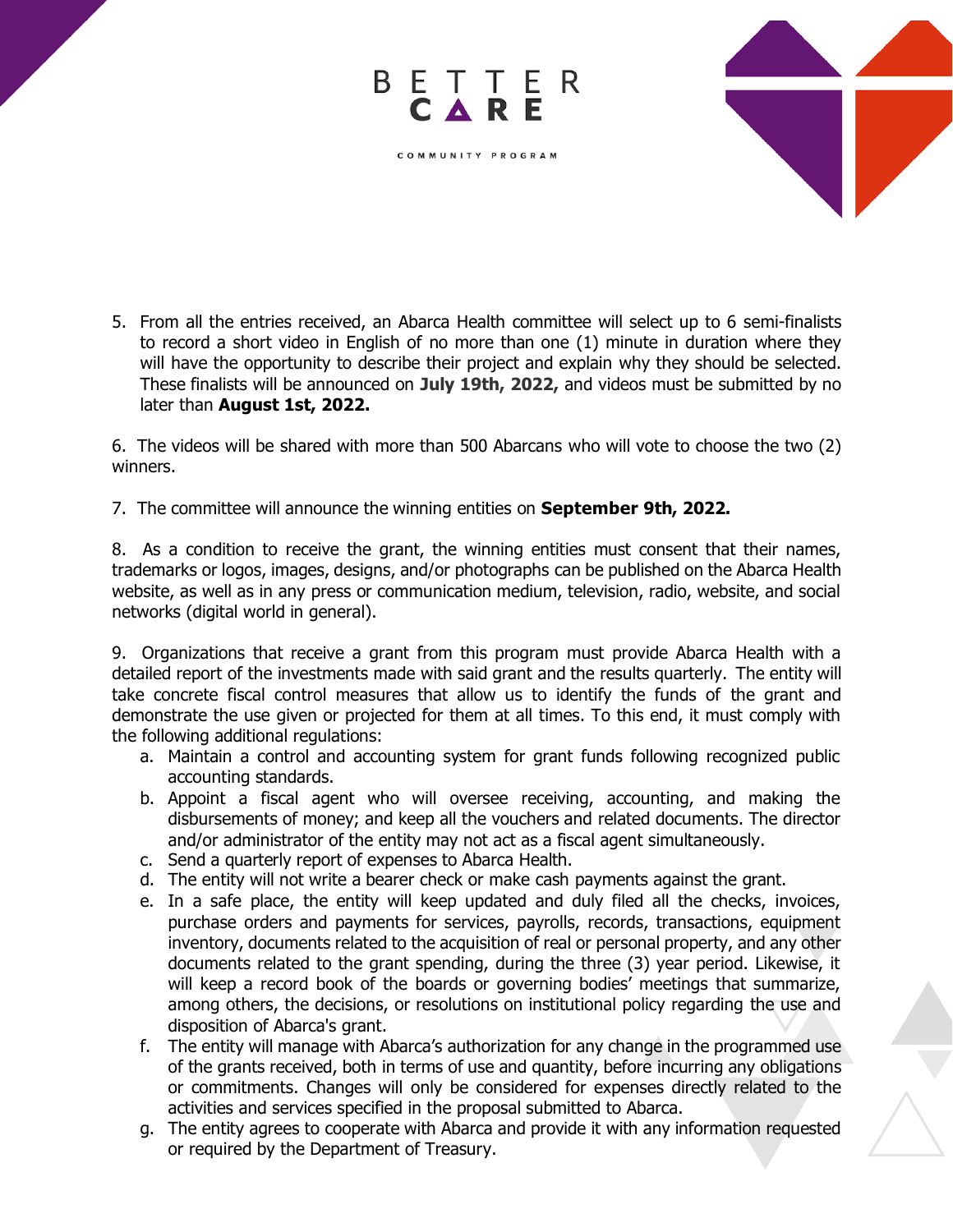

10. Any receiving entity that for any reason or condition dissolves, inactivates, or changes its purposes of operating with a not-for-profit motive must:

BETTER

COMMUNITY PROGRAM

- a. Immediately deliver to Abarca any unused amount left over from the grant by certified check endorsed in the name of Abarca Health, as well as all the invoices, documents, and files related to the grant.
- b. Deliver to Abarca all the equipment and materials that have been purchased from Abarca's grant, as well as all invoices, documents, inventories, and files related to them.
- c. Present a final tax report on the use and disposition of the Abarca grant.

11. Grants must be requested only through the means described here and at no time through any employee or member of the Abarca committee.

12. Entities shall disclose to the Abarca Committee any current or potential conflict of interest that may arise between any member of their organization and any Abarca employee in connection with participation in this program.

13. Rights Reserved: Participation in this program is entirely voluntary and at the discretion of the organizations that wish to participate, in which case participation will be governed only by the terms and conditions established by Abarca Health, which will be subject to change at any time. Abarca Health reserves the exclusive right to amend or cancel this program, as well as to exclude or disqualify any participant, for any reason or without reason, at any time. In no way and at no time will such grants constitute an obligation of Abarca Health towards its participants, even if they are the semi-finalists or finalists of the program. Abarca Health is not responsible for any physical, mental, emotional, intellectual, or any other damage that participants may suffer in relation to their participation in this program. As a condition of participation in this program, participants grant Abarca Health their fullest relief from any cause of action they may have against it as a result of or in connection with this program.

14. In executing its project with Abarca's grant, the entity may not discriminate on the basis of race, color, age, birth, sex, sexual orientation, gender identity, origin, religious beliefs, social condition, or political ideas, or any other discriminatory cause recognized by the state or federal legal system.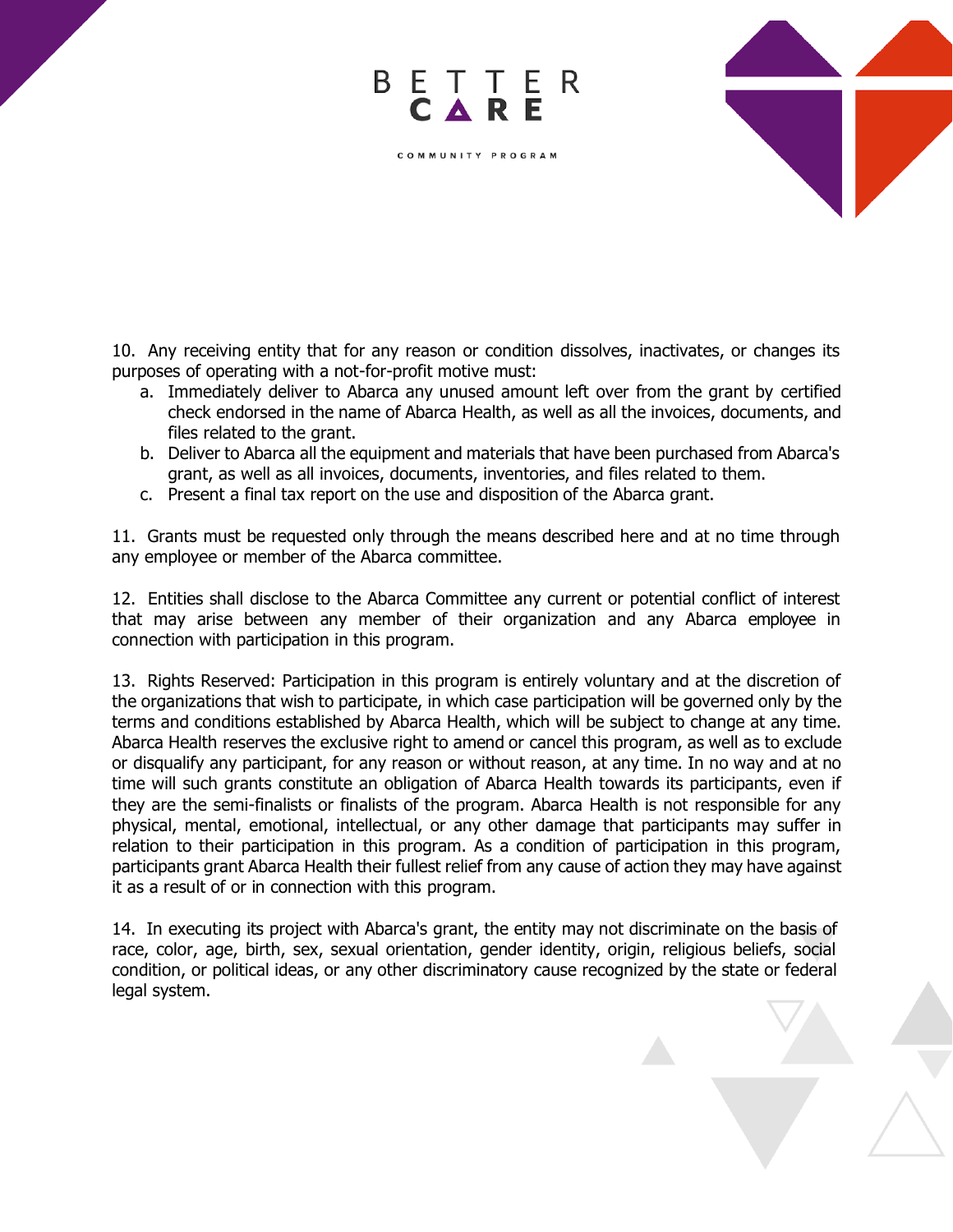

COMMUNITY PROGRAM



**[SPANISH]**

## **Reglas para el "Better Care Community Program" de Abarca Health**

**Elegibilidad:** Para ser elegible para recibir la subvención de este programa, la entidad participante deberá, a la fecha de la solicitud, estar debidamente registrada en el Departamento de Estado de Puerto Rico como una organización sin fines de lucro y tener un certificado de exención contributiva vigente del Departamento de Hacienda. Dicha entidad deberá constar en la lista de **Organizaciones Sin Fines de Lucro aprobadas por el Departamento de Hacienda**. La organización, además, deberá estar localizada en Puerto Rico y ofrecer servicios principalmente a la población necesitada de la isla. **Además, Para ser elegible para este programa, usted debe cumplir con uno de los siguientes criterios:**

- Ser una organización sin fines de lucro relacionada con la salud que provee servicios relacionados a las necesidades clínicas.
- Ser una organización sin fines de lucro relacionada con la salud, con proyectos basados en tecnología.
- Ser una organización sin fines de lucro con proyectos dirigidos a la salud de las minorías o la salud mental.
- 1. Para que su organización sea considerada, un integrante autorizado de la organización debe completar el cuestionario de solicitud en línea en todas sus partes e incluir los anexos solicitados, en o antes de la fecha límite: **jueves, 30 de junio de 2022,** a más tardar a las 11:59 pm AST. **Para completar el cuestionario de solicitud, visite: <https://bit.ly/37jFHuc>**
- 2. En la aplicación, es importante detallar el proyecto que recibirá el apoyo financiero de Abarca (subvención). Recuerde que el proyecto debe seguir los criterios de elegibilidad descritos al principio de este documento y deberá implementarse a más tardar 3 meses después de la fecha de la solicitud. Además, el proyecto debe proveer oportunidades de trabajo voluntario para los empleados de Abarca.
- 3. Para el proceso de selección, también debe proporcionar toda la información requerida en la solicitud, como su nombre oficial registrado en el Departamento de Estado, el número de identificación patronal, la dirección física de la sede u oficina principal de la organización, el número de teléfono y la dirección postal de la entidad solicitante, y el nombre,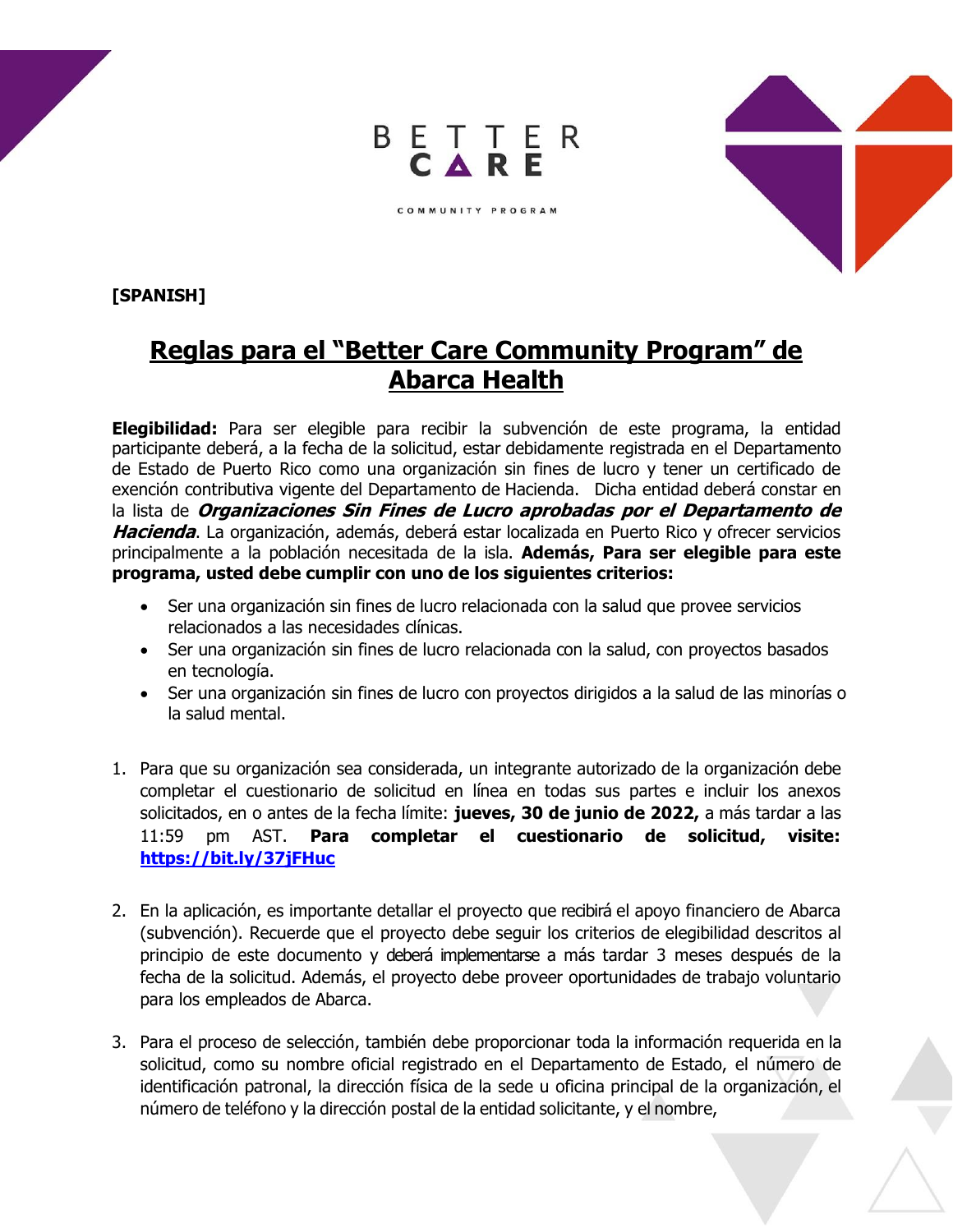

puesto y número de años en el puesto de cada uno de los miembros de la junta de directores, funcionarios, concejales, síndicos y otros que formen parte del organismo directivo de la entidad.

BETTER<br>CARE

COMMUNITY PROGRAM

- 4. Además, la organización debe presentar el presupuesto del proyecto para el que solicita la subvención. En este documento debe mencionar las subvenciones y fuentes alternas con los que cuenta para subvencionar el proyecto.
- 5. De todas las solicitudes recibidas, un comité de Abarca Health seleccionará a hasta seis (6) semifinalistas para grabar un video corto de no más de un (1) minuto de duración donde tendrán la oportunidad de describir su proyecto y exponer por qué deberían ser seleccionados. Dichos finalistas serán anunciados el **martes, 19 de julio de 2022** y los videos deben ser sometidos antes del **1ro de agosto de 2022**.
- 6. Los videos de las entidades semifinalistas se harán disponibles a los empleados de Abarca, quienes tendrán cinco (5) días para votar y seleccionar dos (2) entidades que recomiendan para recibir la subvención. Luego de estos 5 días, el comité tabulará los resultados para seleccionar las entidades finalistas o ganadoras.
- 7. El comité anunciará las entidades ganadoras el **viernes, 9 de septiembre de 2022.**
- 8. Como condición para recibir la subvención, las entidades ganadoras deberán consentir a que sus nombres, registros de marca o logotipos, imágenes, diseños y/o fotografías puedan ser publicadas en el sitio web de Abarca Health, así como en cualquier medio de prensa o comunicación, televisión, radio, página web y redes sociales (mundo digital en general).
- 9. Las organizaciones que reciban una subvención de este programa deberán entregar a Abarca Health un informe detallado de las inversiones hechas con dicha subvención y los resultados, trimestralmente. La entidad tomará medidas de control fiscal concretas que permitan en todo momento identificar adecuadamente los fondos de la subvención y evidenciar el uso dado o proyectado para los mismos. A tales fines, deberá cumplir con las siguientes normas adicionales:
	- a. Llevar un sistema de control y contabilidad de los fondos de la subvención de acuerdo con las normas de contabilidad pública reconocidas.
	- b. Designar un agente fiscal que será el encargado de recibir, contabilizar y hacer los desembolsos de dinero; así como de guardar todos los comprobantes y documentos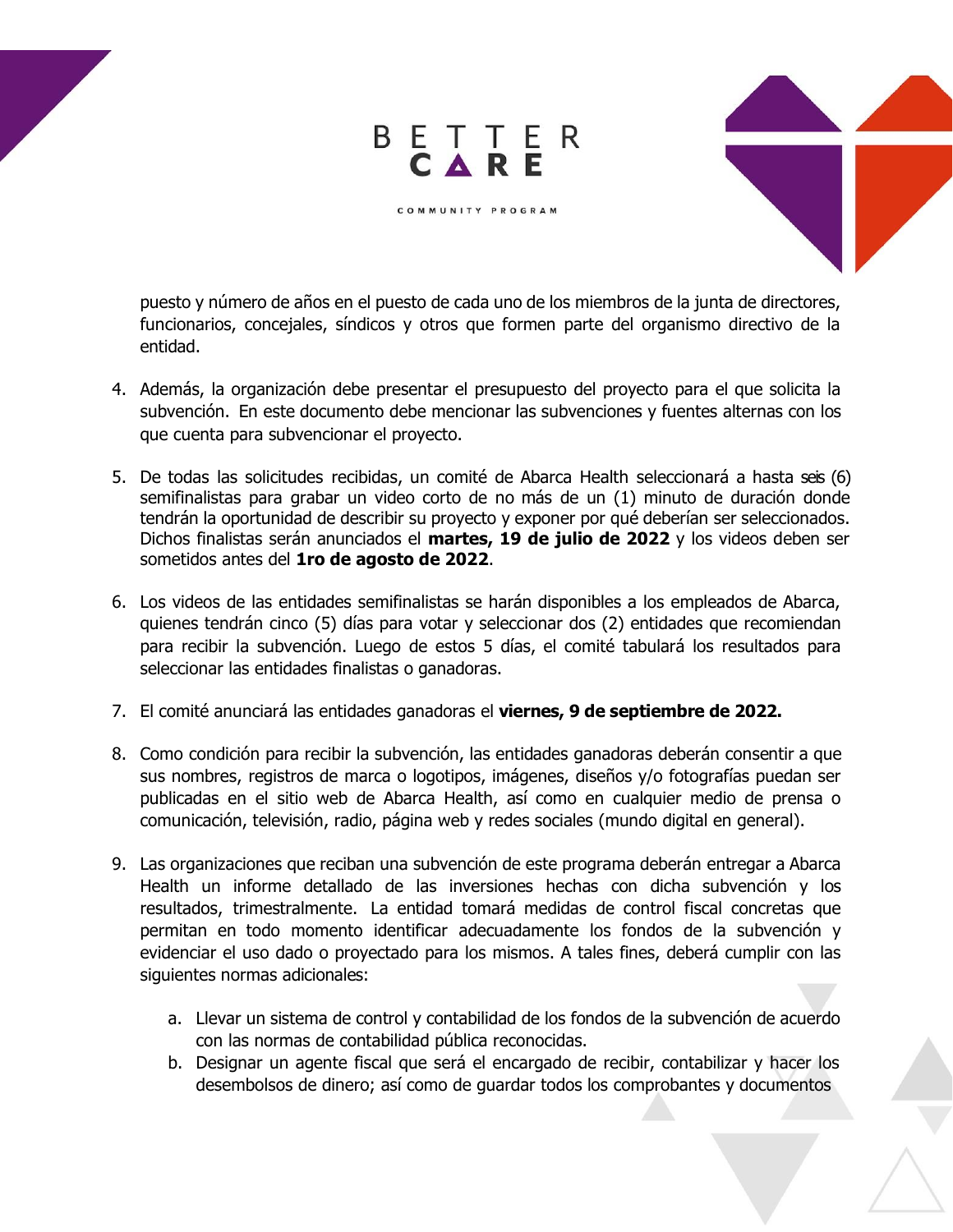## BETTER<br>CARE

c. relacionados. El director y/o administrador de la entidad no podrá actuar al mismo tiempo como agente fiscal.

COMMUNITY PROGRAM

- d. Enviar un informe trimestral de los gastos incurridos a Abarca Health.
- e. La entidad no girará cheque al portador ni efectuará pagos en efectivo con cargo a la subvención. La entidad conservará actualizados y debidamente archivados en un lugar seguro todos los cheques, facturas, órdenes de compra y de pagos de servicios, nóminas, récords, actas, inventario de equipo, documentos relacionados a la adquisición de bienes muebles o inmuebles y cualesquiera otros documentos relacionados con la subvención, durante el periodo de tres (3) años. Así mismo, mantendrá un libro de las minutas de las reuniones de sus juntas o cuerpos directivos en las que se resuman, entre otras, las decisiones o resoluciones sobre la política institucional referente al uso y disposición de la subvención de Abarca.
- f. La entidad gestionará con Abarca autorización para cualquier cambio en el uso programado para las subvenciones recibidos, tanto en los conceptos de uso, como en cantidad, previo a incurrir en obligaciones o compromiso alguno. Solo se considerarán cambios para gastos directamente relacionados con las actividades y servicios especificados en la propuesta sometida a Abarca.
- g. La entidad se compromete a cooperar con Abarca y brindarle a esta cualquier información solicitada o requerida por el Departamento de Hacienda.
- 10. Toda entidad receptora que por cualquier razón o condición se disuelva, inactive o cambie sus propósitos sin fines pecuniarios para unos con anima de lucro deberá:
	- a. Entregar inmediatamente a Abarca cualquier cantidad sobrante no utilizada de la subvención, mediante cheque certificado endosado a nombre de Abarca Health; así como todas las facturas, documentos y expedientes relacionados con la subvención.
	- b. Entregar a Abarca todo el equipo y materiales que se haya adquirido con cargo a la subvención de Abarca; así como, todas las facturas, documentos, inventarios y expedientes relacionados con los mismos.
	- c. Presentar un informe fiscal final sobre el uso y disposición de la subvención de Abarca.
- 11. Las subvenciones deberán solicitarse únicamente a través del medio aquí descrito y en ningún momento a través de algún empleado o integrante del comité de Abarca.
- 12. Las entidades divulgarán al Comité de Abarca cualquier conflicto de interés actual o potencial que pudiere surgir entre cualquier miembro de su organización y cualquier empleado de Abarca en conexión con la participación en este programa.